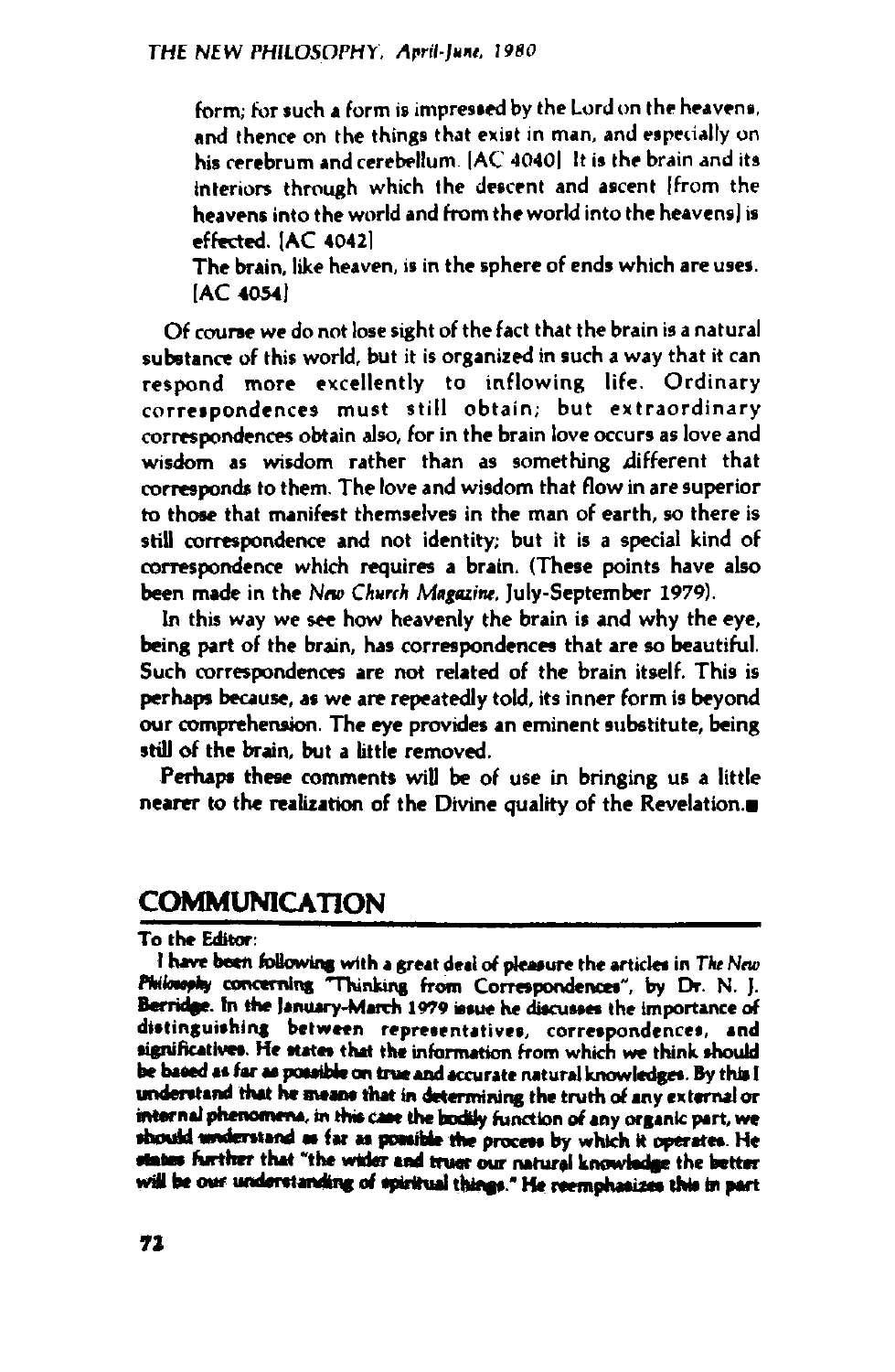VII, "Some Questions about the Eye," (April-June 1980 issue, The New *Philoiaphy)* and gives a very good explication of why the eye is part of the brain, and why the pathway from the eye to the internal sensory is shorter and more interior than that for sound perceived by the ear.

There is no need for me to review in detail what Dr. Berridge has said concerning correspondence as it relates to the eye. The reader would gain much if he did this for himself; but <sup>I</sup> would like to comment on something that is part of the eye, yet is not the internal aspect of it. <sup>I</sup> am referring to the extrinsic muscles of the eye.

**We all know that we are not entirely comfortable when we look at someone who has crossed eyes, or when we converse with someone and that person will not look at us. Why is this so? It is because the eyes represent understanding, and in carrying on <sup>a</sup> conversation with anyone we get a better understanding of what is being said if we can see the expression of his eyes and face at the same time. Visual contact reinforces the auditory input, our memory of the conversation is better, and we just feel better about it.**

**Past superstitions have been hard on cross-eyed people. Due to no fault of their own they have been labeled, expressly or not, as being a fettle loony, or not of sound mind. If we look a little closer we may see why the effects of this abnormality may bear such a representation.**

**Let us review what is said in** *Arcana Coelestia* **4410, relative to correspondences of the eyes: "It has been made clear to me by much experience that the sight of the left eye corresponds to truths which are of the understanding, and the right eye to affections of truth which also** *are***of the understanding; hence the left eye corresponds to truthsof faith, and the right eye to good things of faith."**

**We can say, according to this, that the left eye corresponds to the understanding of things we dearly perceive to be true, and the right eye to the understanding of what is good.**

**Now the eyes are controlled in their movement by the action of the extrinsic muscles. They serve to move them in their orbit so that incoming light will stimulate corresponding points in each retina. Control of this movement is a learned reflex, and under the auspices of the voluntary nervous system. This means that we should be able to direct the movement of our eyes through the conscious effort of our will.**

**In the early stages of our life we do not have voluntary control over tins system. Our first reaction to light merely serves to set off an awareness reflex. We seek to move our head and eyes in the direction of maximum light contrast, and through this endeavor we can gradually recognize shape and contour. Though this first recognition is very vague and ill defined, there is an effort to establish hand contact. Once this occurs sight is extended and refined under the tutelage of the active touch.**

**\* As we learn to balance the body, first throughcrawlingand then walking the input patterns from both eyes are matched more precisely in thevisual area of the brain. Ciliary muscles respond to more refineddemand forfocus, fusion is learned, and depth perception becomes a part of our experience**

**As a result of this sequence of events in our learning experience and if there is no anomaly that would otherwise prevent it from happening have established in the act of seeing what is called a dual efffector system. In**